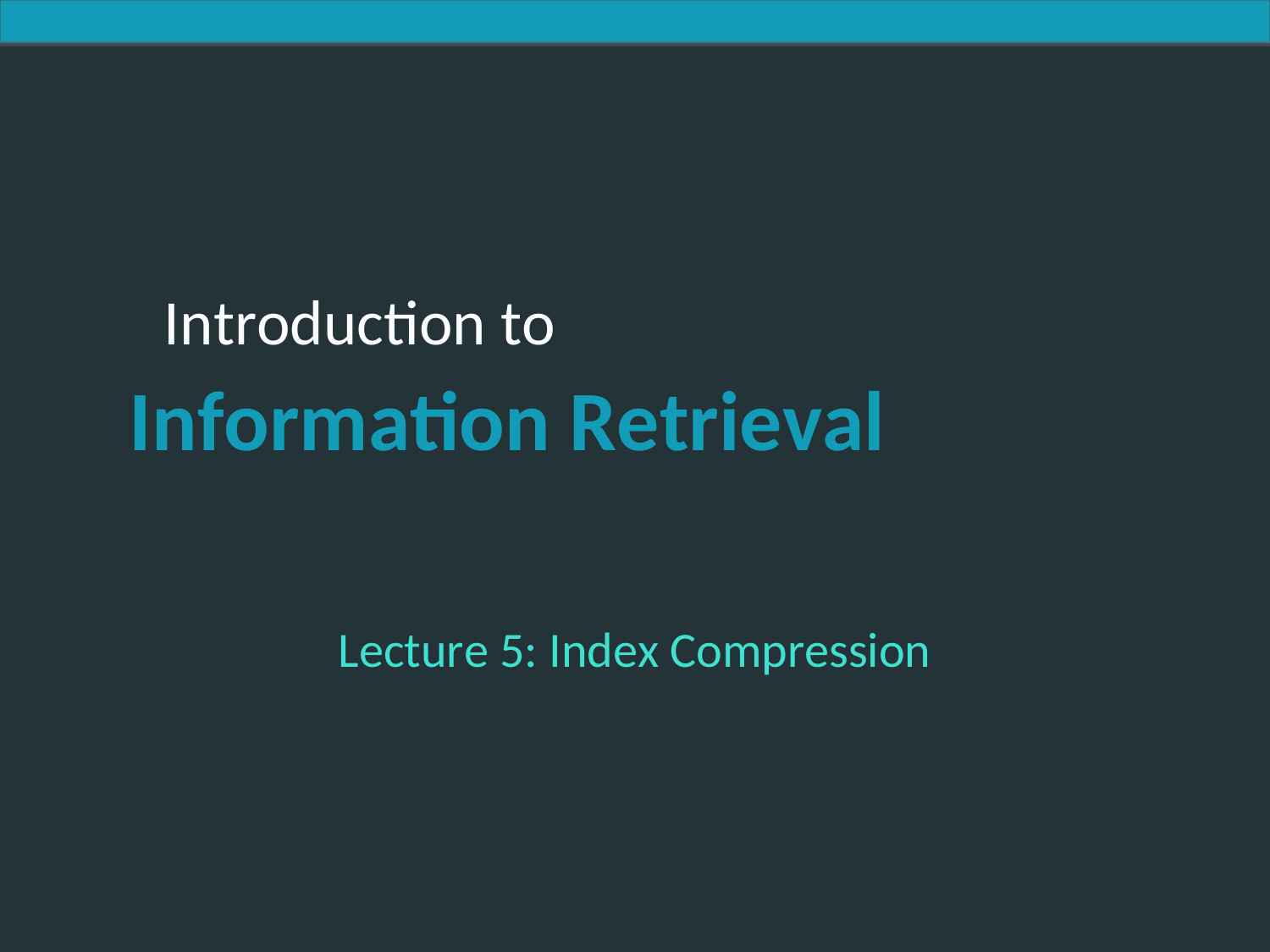## Why compression (in general)?

- Use less disk space
	- Saves a little money
- Keep more stuff in memory
	- Increases speed
- Increase speed of data transfer from disk to memory
	- [read compressed data | decompress] is faster than [read uncompressed data]
	- Premise: Decompression algorithms are fast
		- True of the decompression algorithms we use

Ch. 5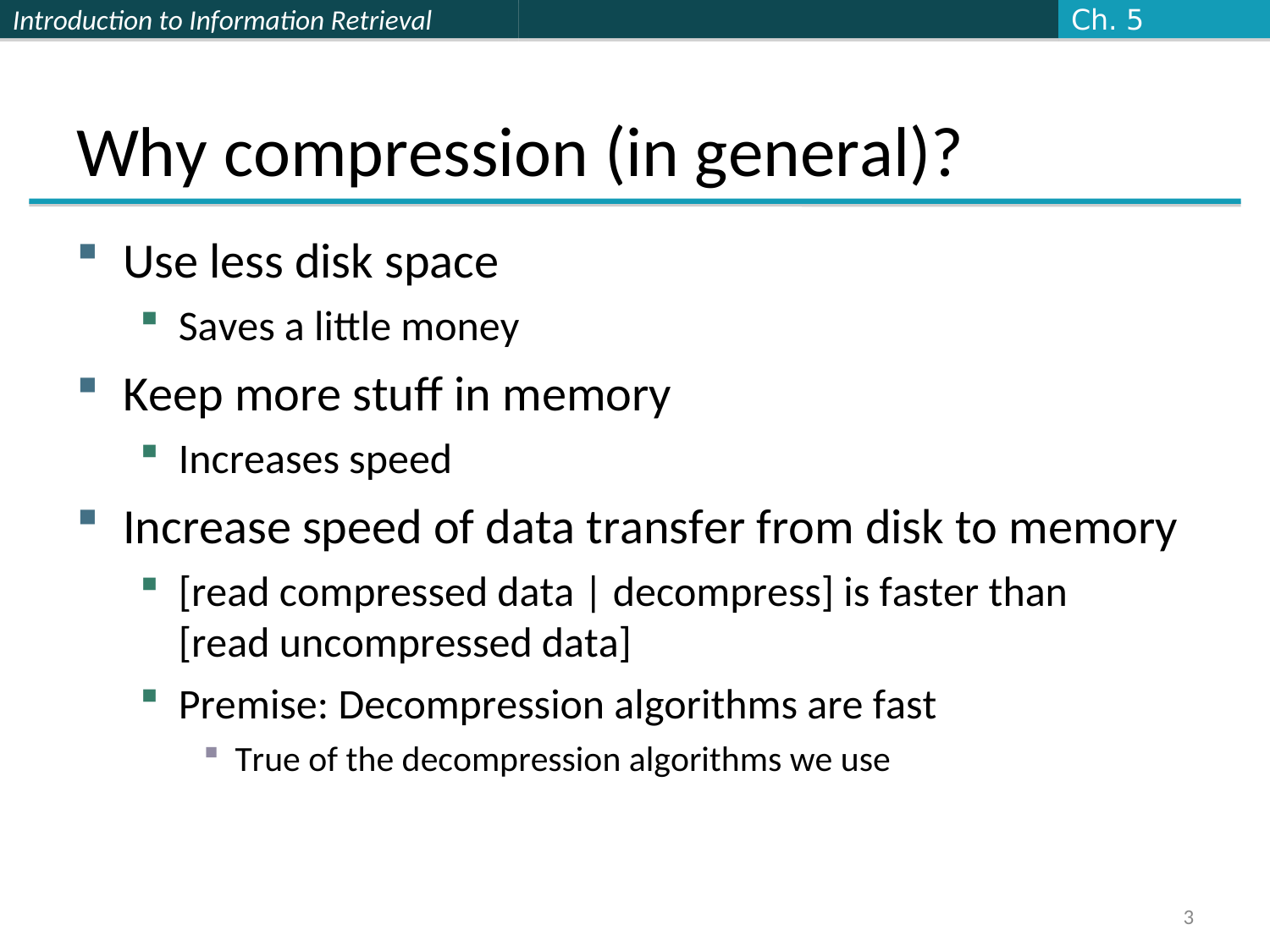### Why compression for inverted indexes?

- **Dictionary** 
	- Make it small enough to keep in main memory
	- Make it so small that you can keep some postings lists in main memory too
- Postings file(s)
	- Reduce disk space needed
	- Decrease time needed to read postings lists from disk
	- Large search engines keep a significant part of the postings in memory.
		- Compression lets you keep more in memory
- We will devise various IR-specific compression schemes

Ch. 5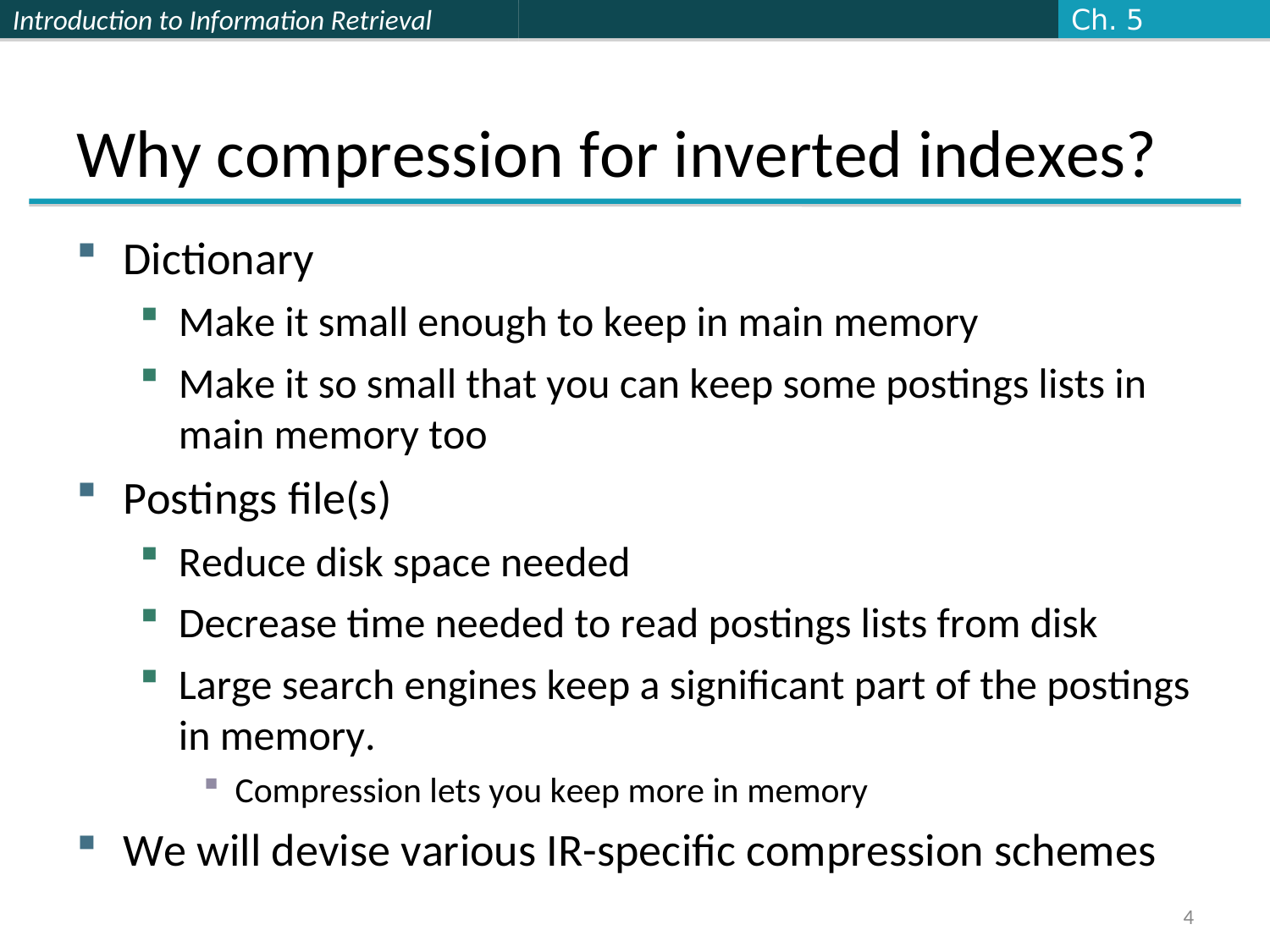### Lossless vs. lossy compression

- Lossless compression: All information is preserved.
	- What we mostly do in IR.
- Lossy compression: Discard some information
- Several of the preprocessing steps can be viewed as lossy compression: case folding, stop words, stemming, number elimination.
- Chap/Lecture 7: Prune postings entries that are unlikely to turn up in the top *k* list for any query.
	- Almost no loss quality for top *k* list.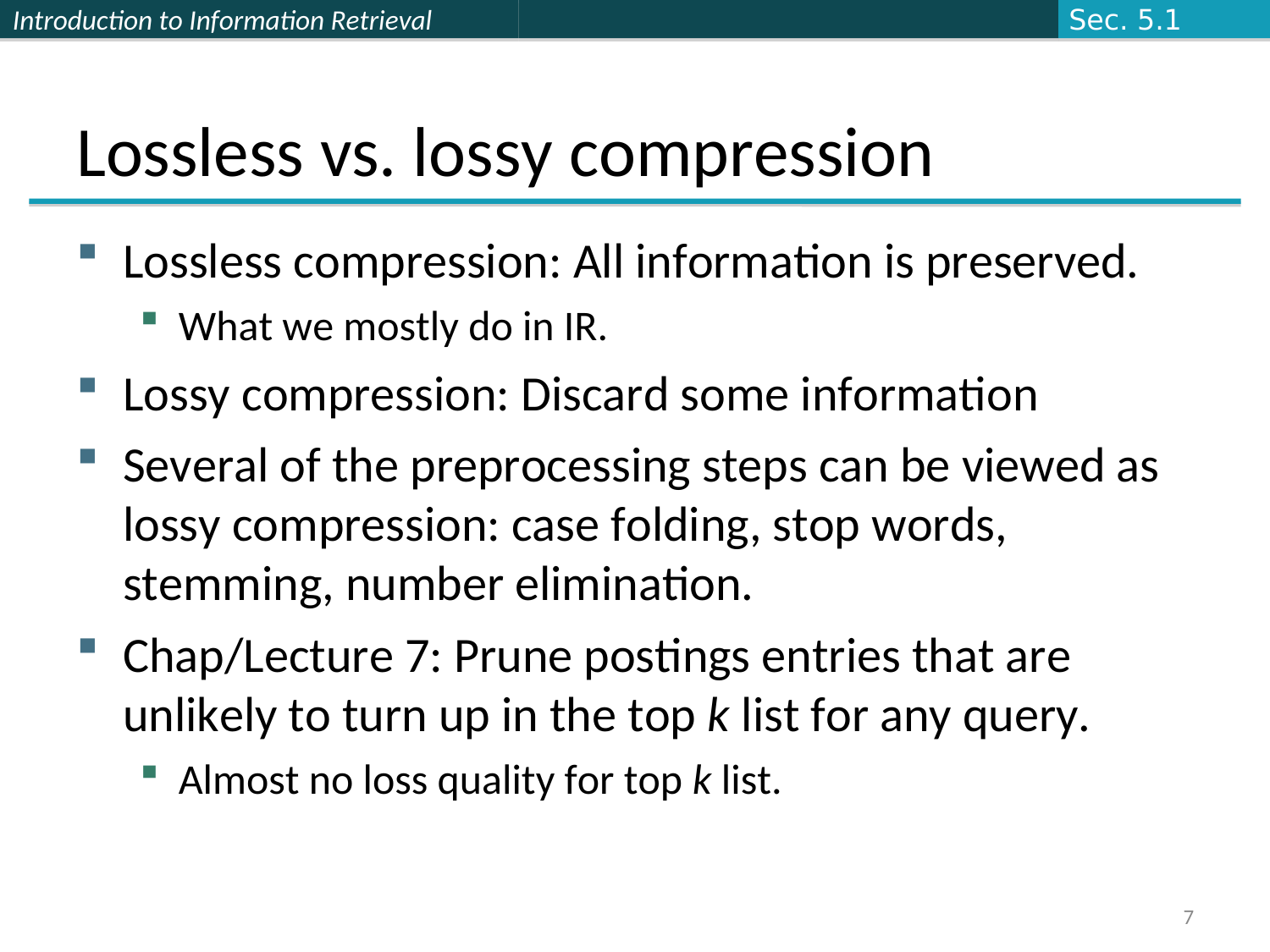### Vocabulary vs. collection size

- How big is the term vocabulary?
	- That is, how many distinct words are there?
- Can we assume an upper bound?
	- Not really: At least  $70^{20}$  =  $10^{37}$  different words of length 20
- In practice, the vocabulary will keep growing with the collection size
	- Especially with Unicode  $\odot$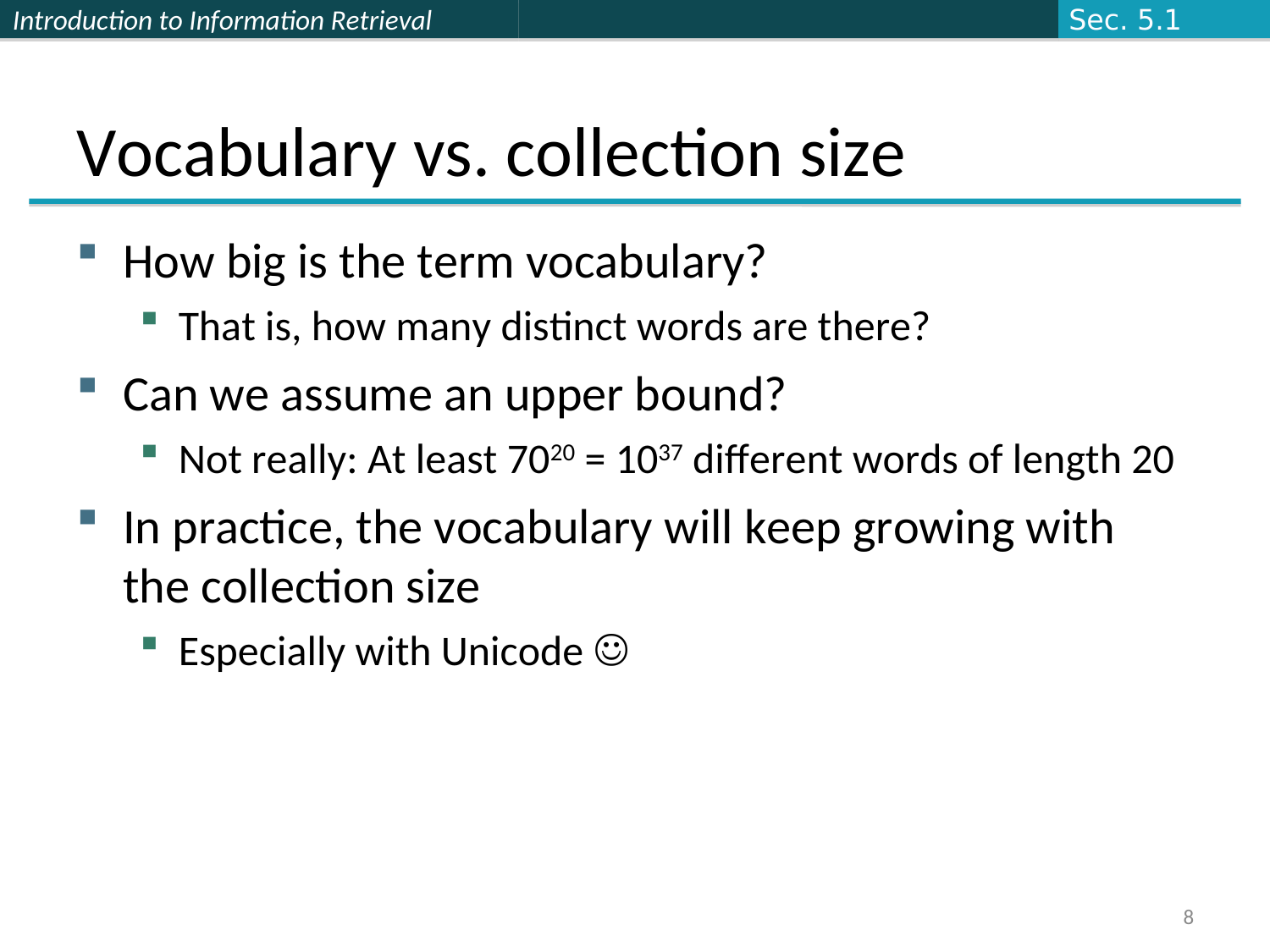### Vocabulary vs. collection size

- Heaps' law: *M = kT<sup>b</sup>*
- *M* is the size of the vocabulary, *T* is the number of tokens in the collection
- Typical values: 30 ≤ *k* ≤ 100 and *b* ≈ 0.5
- In a log-log plot of vocabulary size *M* vs. *T*, Heaps' law predicts a line with slope about ½
	- It is the simplest possible relationship between the two in log-log space
	- An empirical finding ("empirical law")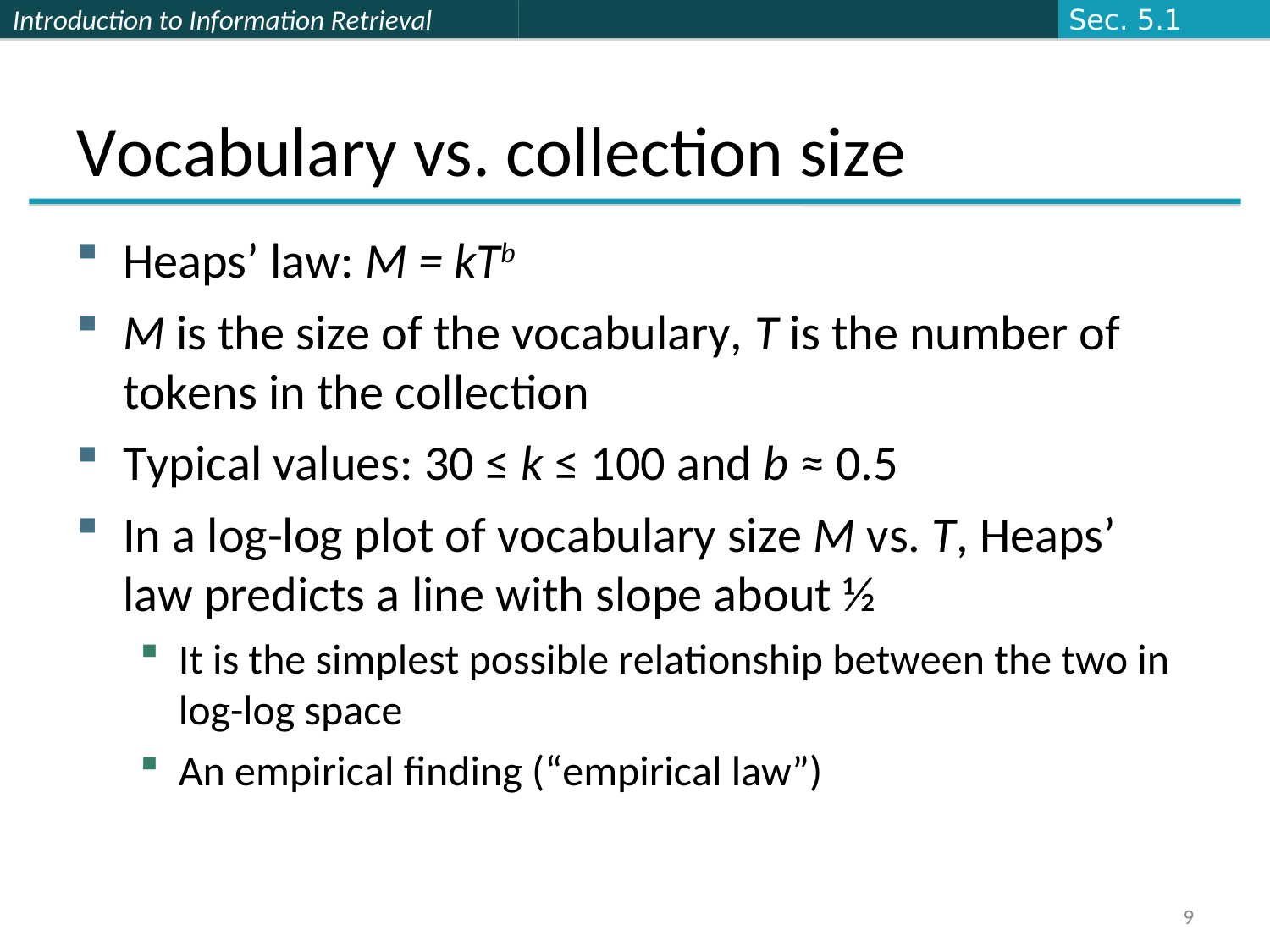## Heaps' Law

#### For RCV1, the dashed line

 $log_{10}M = 0.49 log_{10}T + 1.64$ 

is the best least squares fit.

Thus,  $M = 10^{1.64}T^{0.49}$  so  $k =$  $10^{1.64} \approx 44$  and  $b = 0.49$ .

Good empirical fit for Reuters RCV1 !

For first 1,000,020 tokens, law predicts 38,323 terms; actually, 38,365 terms

#### Fig 5.1 p81

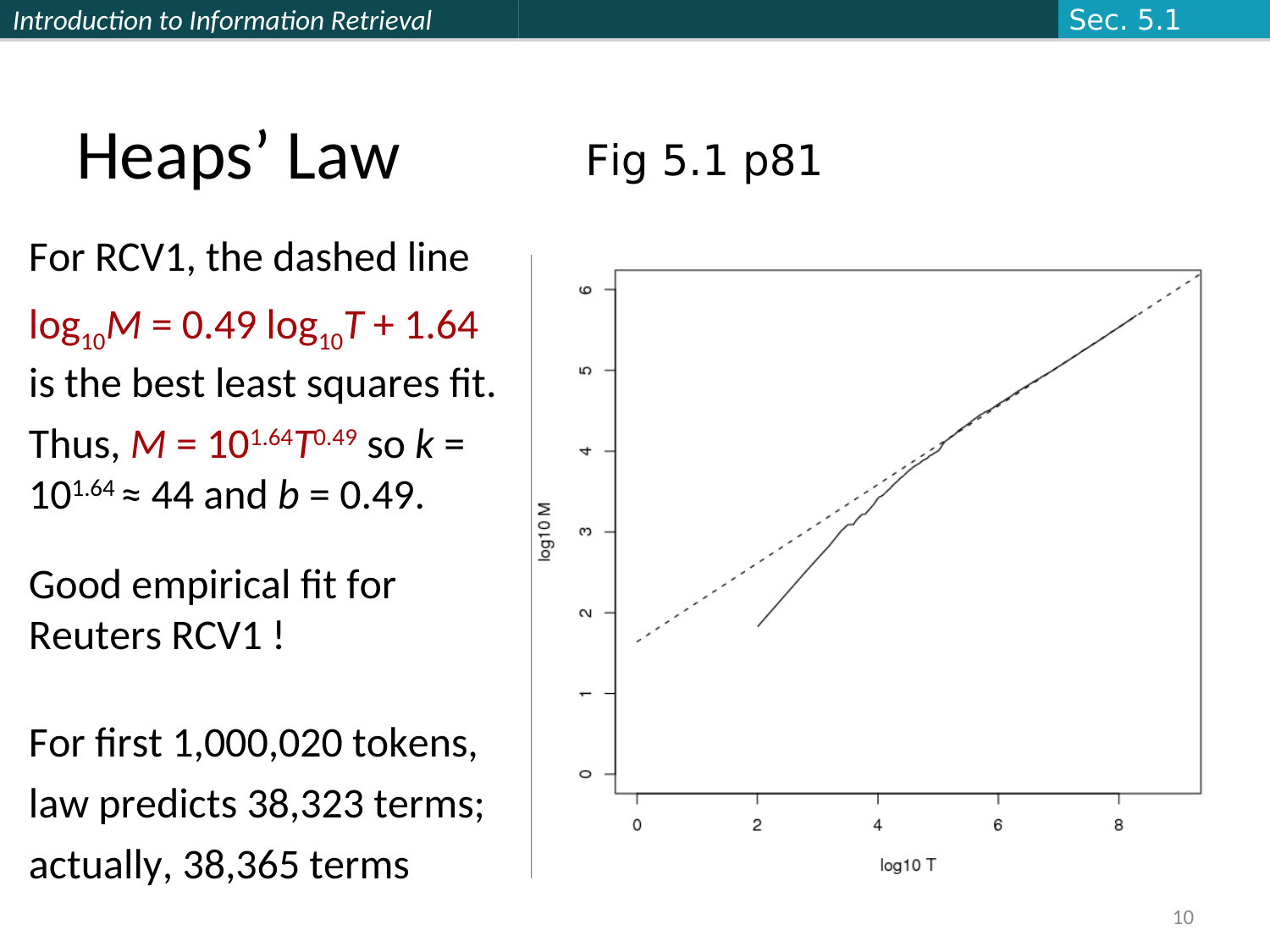### Example

- Compute the vocabulary size *M* for this scenario:
	- Looking at a collection of web pages, you find that there are 3000 different terms in the first 10,000 tokens and 30,000 different terms in the first 1,000,000 tokens.
	- Assume a search engine indexes a total of 20,000,000,000  $(2 \times 10^{10})$  pages, containing 200 tokens on average
	- What is the size of the vocabulary of the indexed collection as predicted by Heaps' law?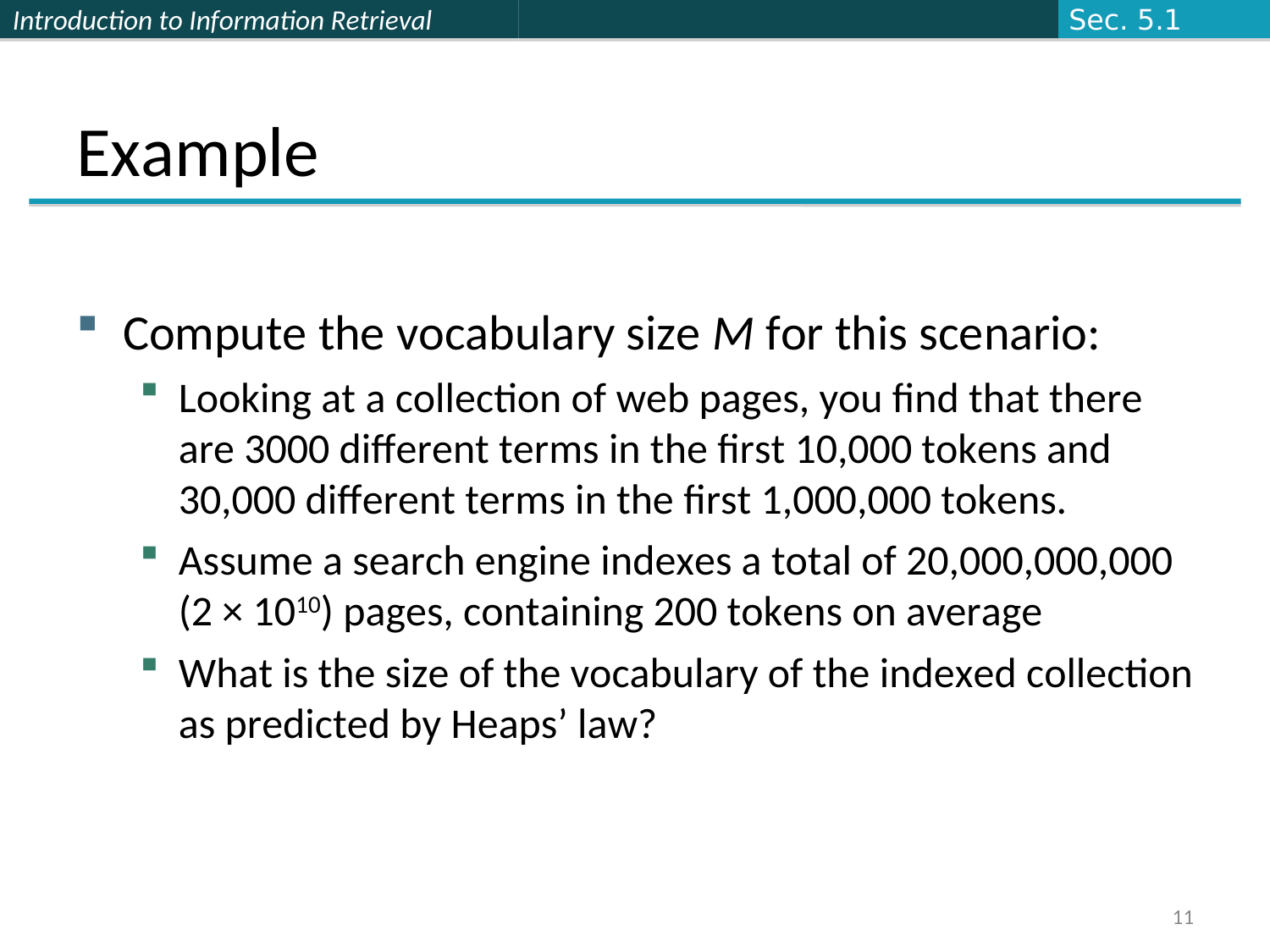### Compression

- Now, we will consider compressing the space for the dictionary and postings
	- Basic Boolean index only
	- No study of positional indexes, etc.
	- We will consider compression schemes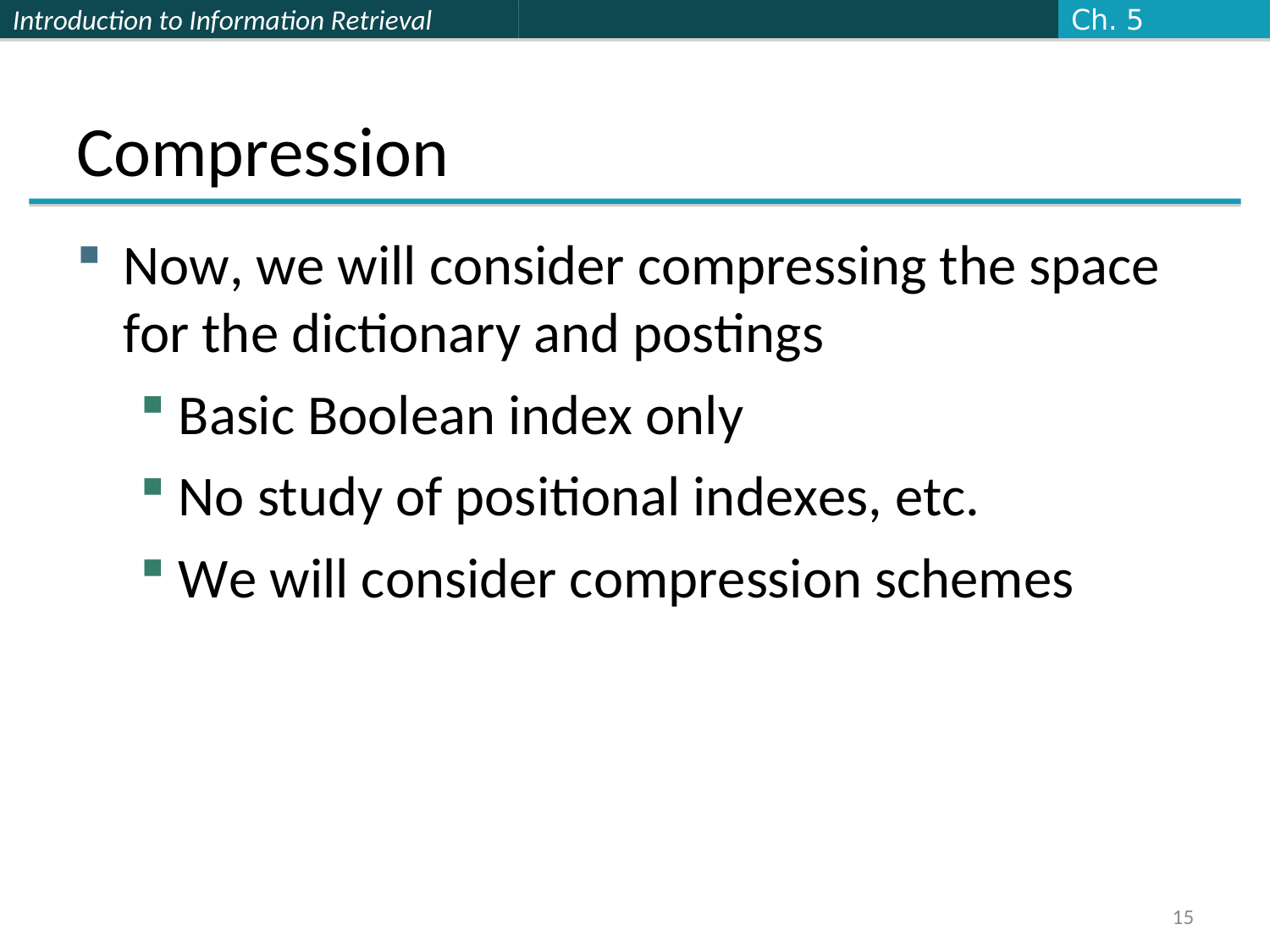# **DICTIONARY COMPRESSION**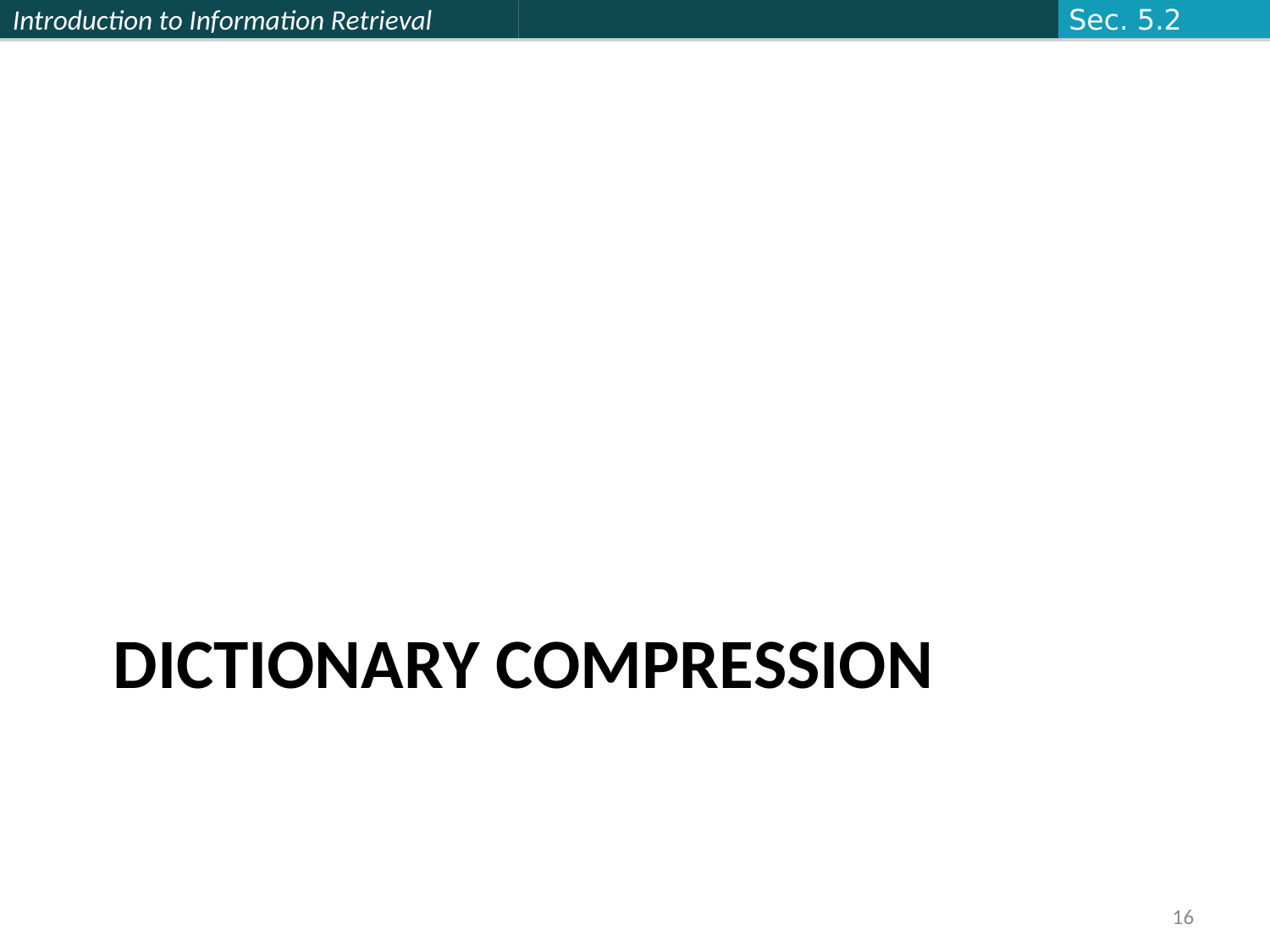## Why compress the dictionary?

- Search begins with the dictionary
- We want to keep it in memory
- Memory footprint competition with other applications
- **Embedded/mobile devices may have very little** memory
- Even if the dictionary isn't in memory, we want it to be small for a fast search startup time
- So, compressing the dictionary is important

Sec. 5.2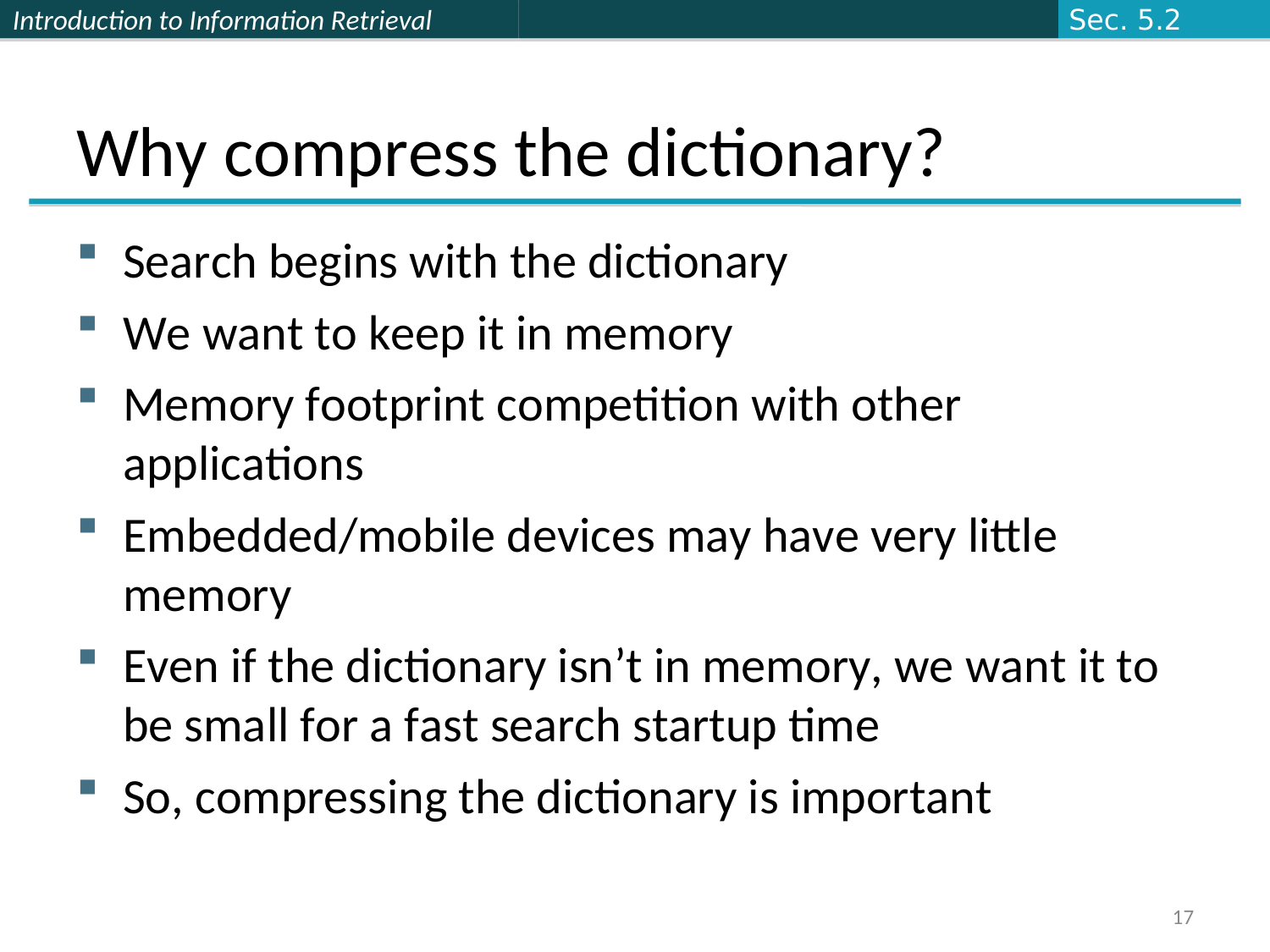### Dictionary storage - first cut

#### Array of fixed-width entries

 $\sim$ 400,000 terms; 28 bytes/term = 11.2 MB.

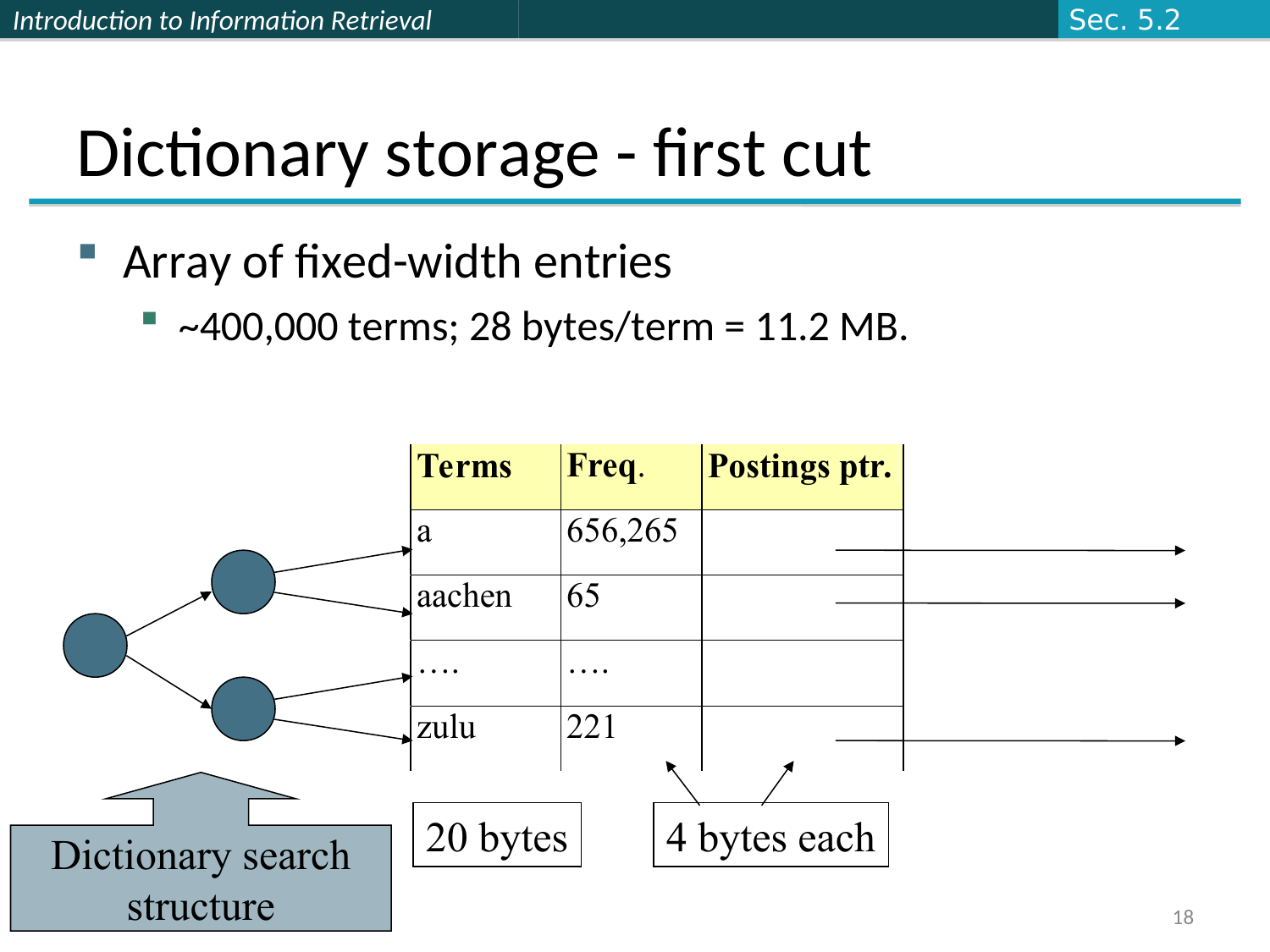### Fixed-width terms are wasteful

- Most of the bytes in the **Term** column are wasted we allot 20 bytes for 1 letter terms.
	- And we still can't handle *supercalifragilisticexpialidocious* or *hydrochlorofluorocarbons.*
- Written English averages ~4.5 characters/word.
	- Exercise: Why is/isn't this the number to use for estimating the dictionary size?
- Ave. dictionary word in English: ~8 characters
	- How do we use ~8 characters per dictionary term?
- **Short words dominate token counts but not type** average.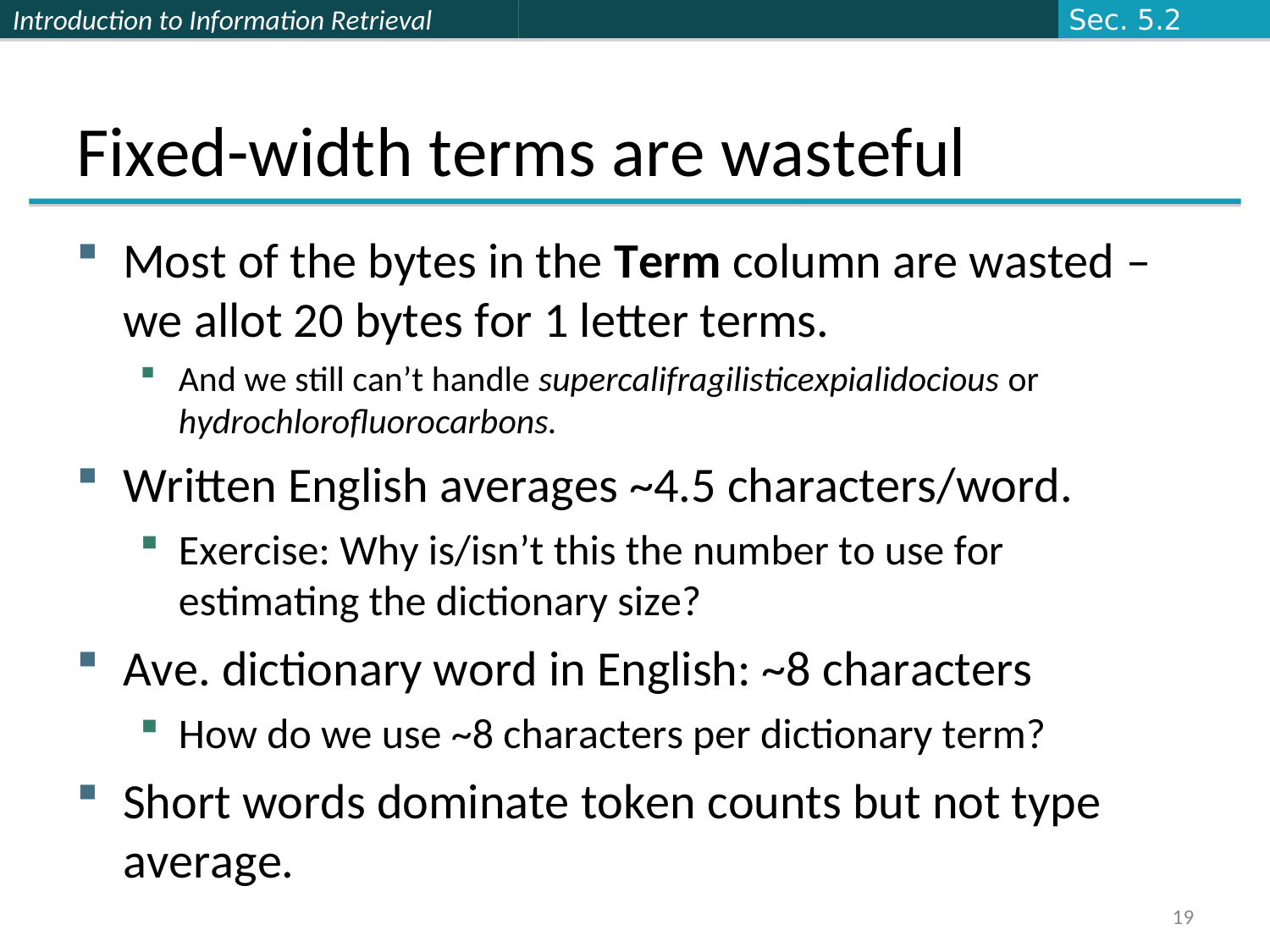Store dictionary as a (long) string of characters: Pointer to next word shows end of current word **Hope to save up to 60% of dictionary space.** 

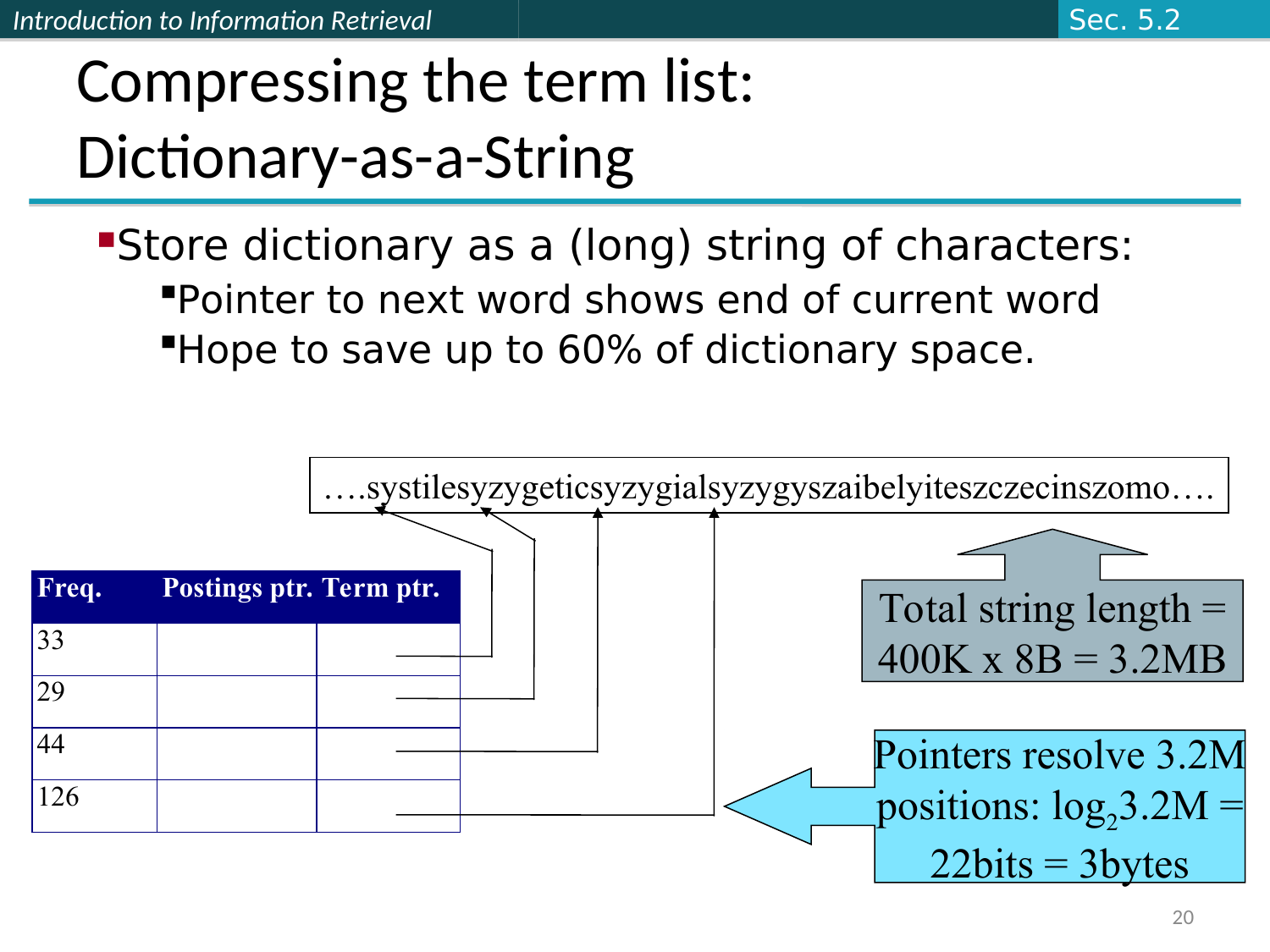### Space for dictionary as a string

- 4 bytes per term for Freq.
- 4 bytes per term for pointer to Postings.
- 3 bytes per term pointer

```
 Now avg. 11
bytes/term,
not 28.
```
- Avg. 8 bytes per term in term string
- 400K terms x  $19 \Rightarrow 7.6$  MB (against 11.2MB for fixed width)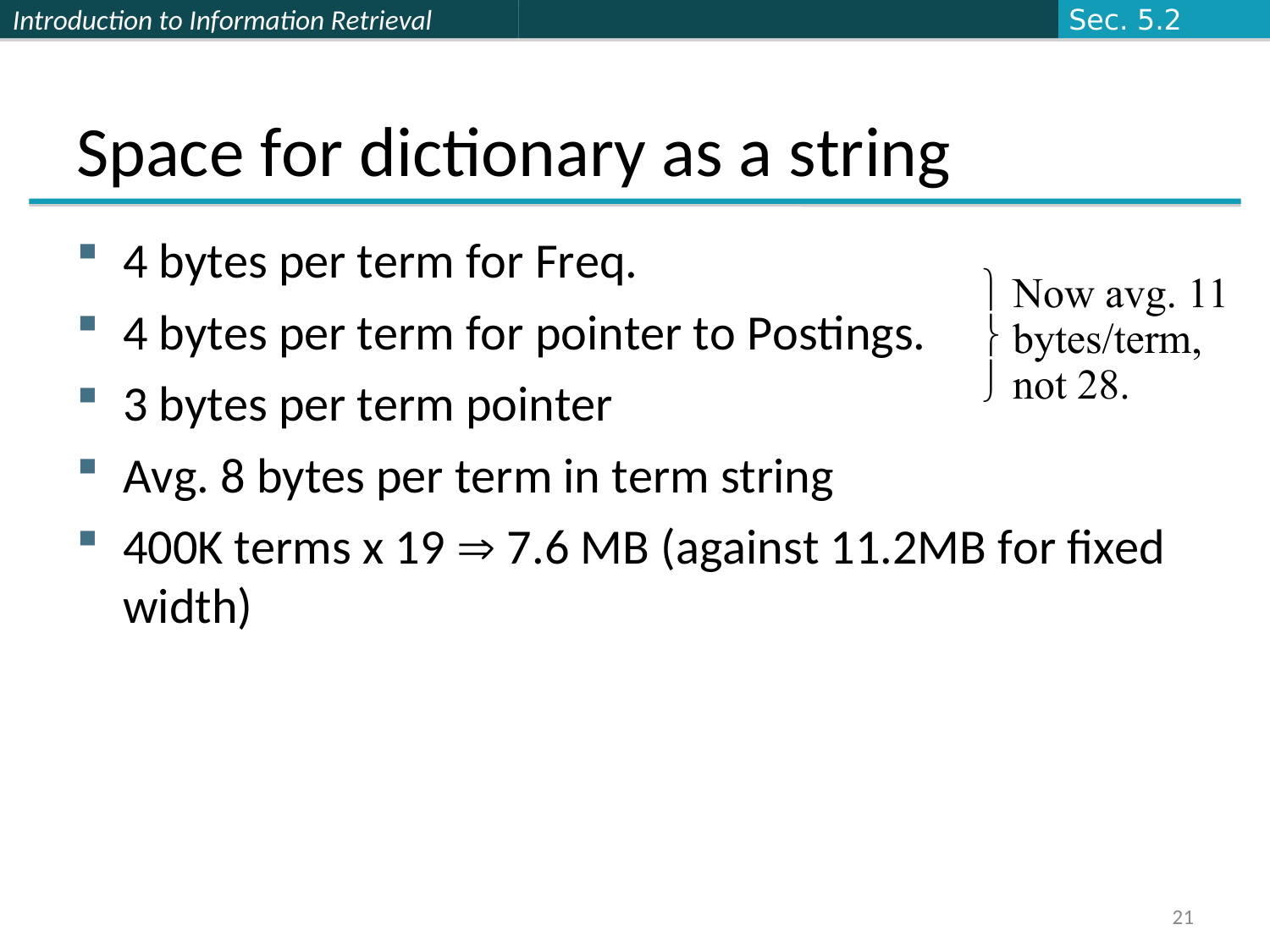## **Blocking**

- Store pointers to every *k*th term string.
	- Example below: *k=*4.
- Need to store term lengths (1 extra byte)

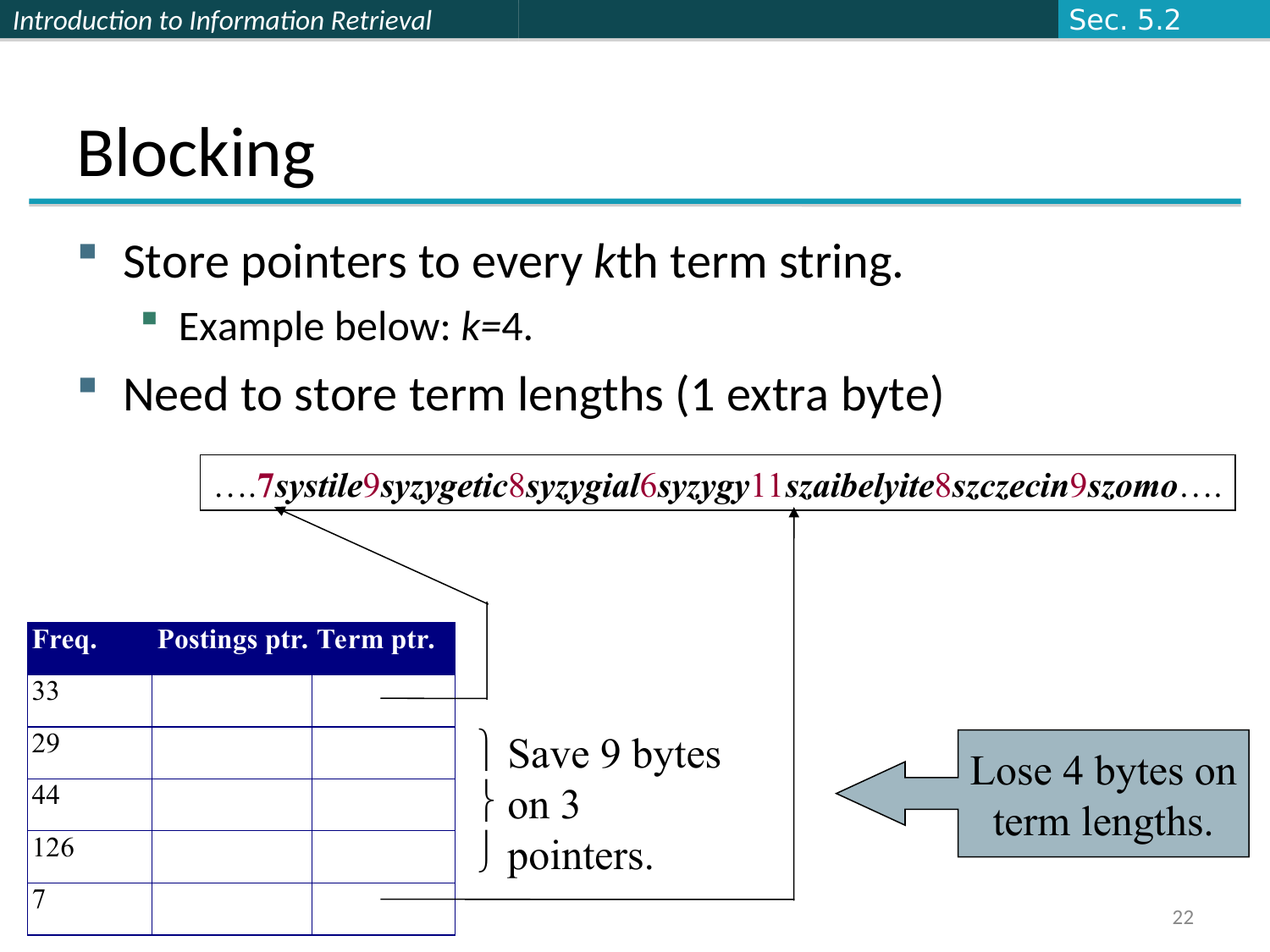### Blocking saving example

- Example for block size  $k = 4$
- Where we used 3 bytes/pointer without blocking
	- $\blacksquare$  3 x 4 = 12 bytes,
- now we use  $3 + 4 = 7$  bytes.

Shaved another ~0.5MB. This reduces the size of the dictionary from 7.6 MB to 7.1 MB. We can save more with larger *k*.

Why not go with larger  $k$ ?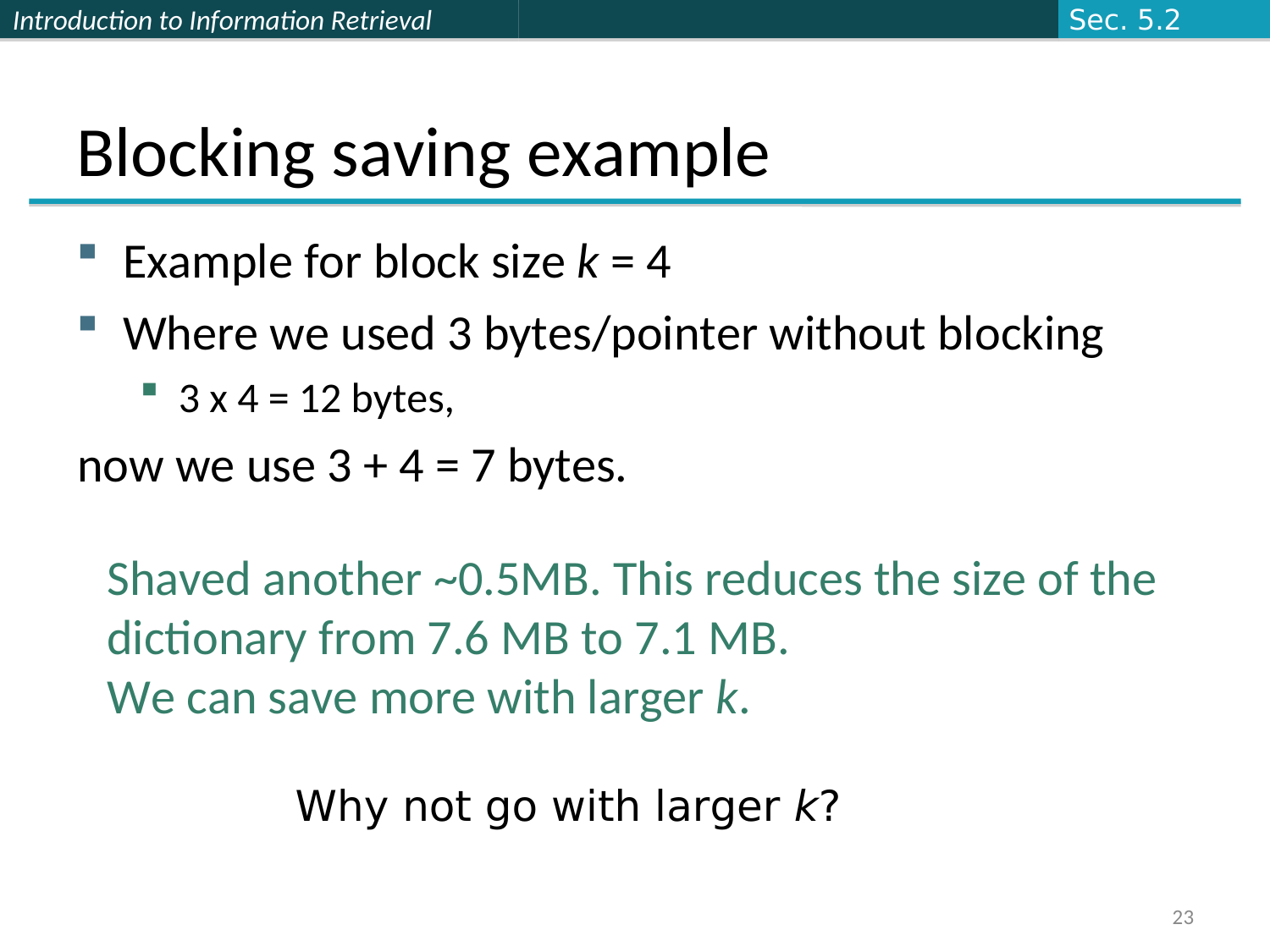### Exercise

 Estimate the space usage (and savings compared to 7.6 MB) with blocking, for block sizes of *k = 4, 8* and *16.*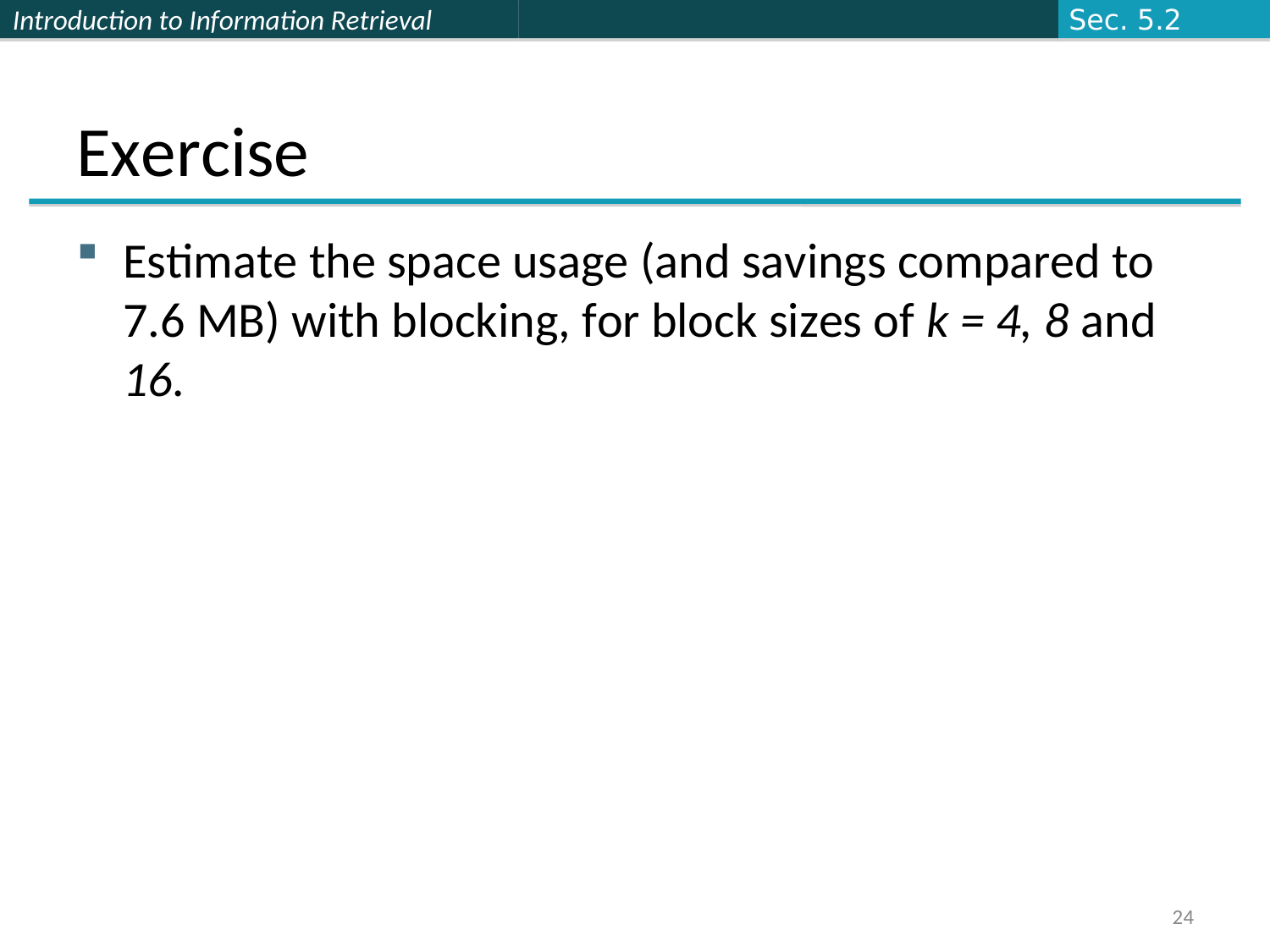#### Dictionary search without blocking

 Assuming each dictionary term equally likely in query (not really so in practice!), average number of comparisons = (1+2∙2+4∙3+4)/8 ~2.6

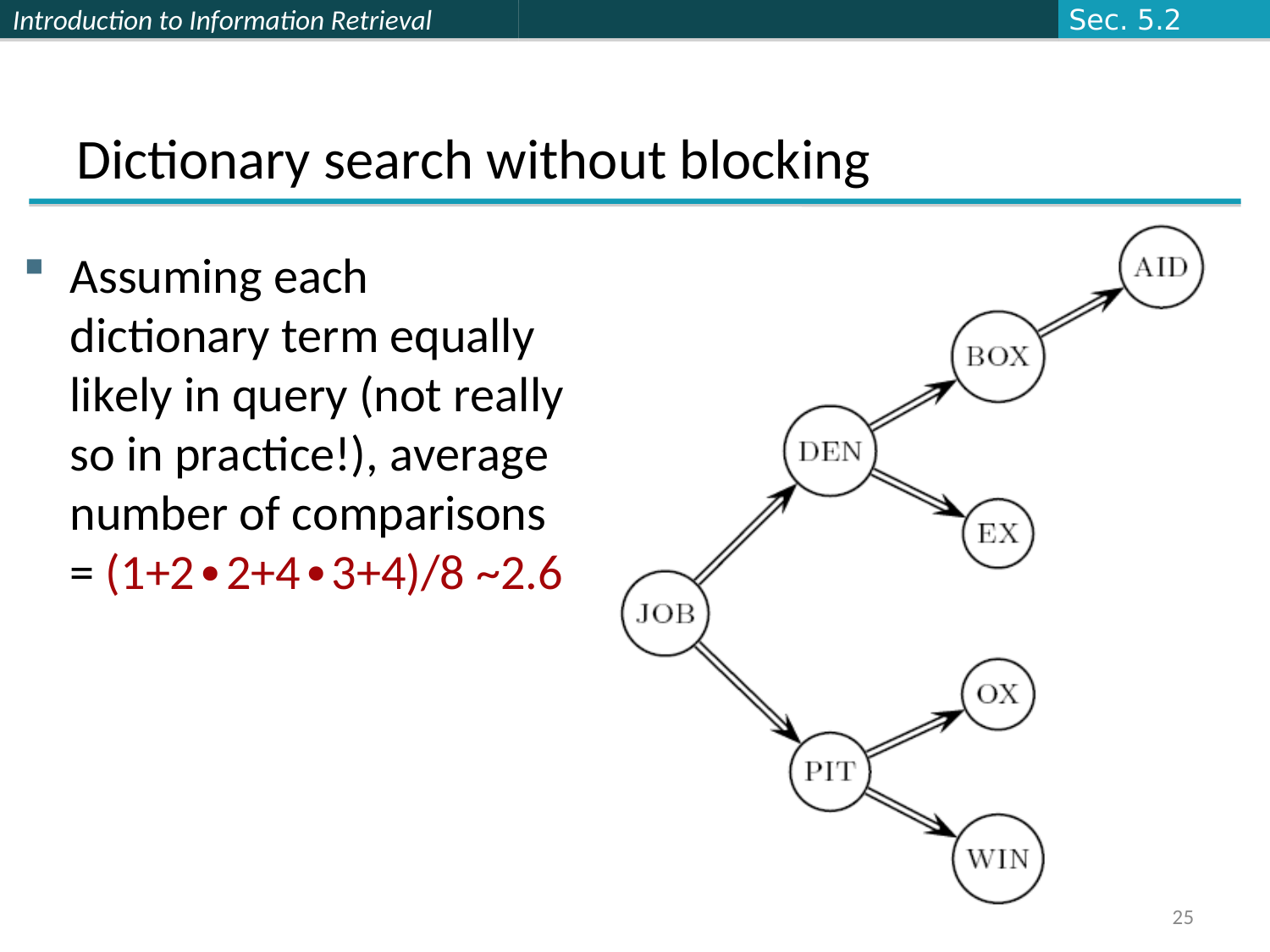### Dictionary search with blocking



- Binary search down to 4-term block;
	- Then linear search through terms in block.
- Blocks of 4 (binary tree), avg. = (1+2∙2+2∙3+2∙4+5)/8 = 3 compares

Sec. 5.2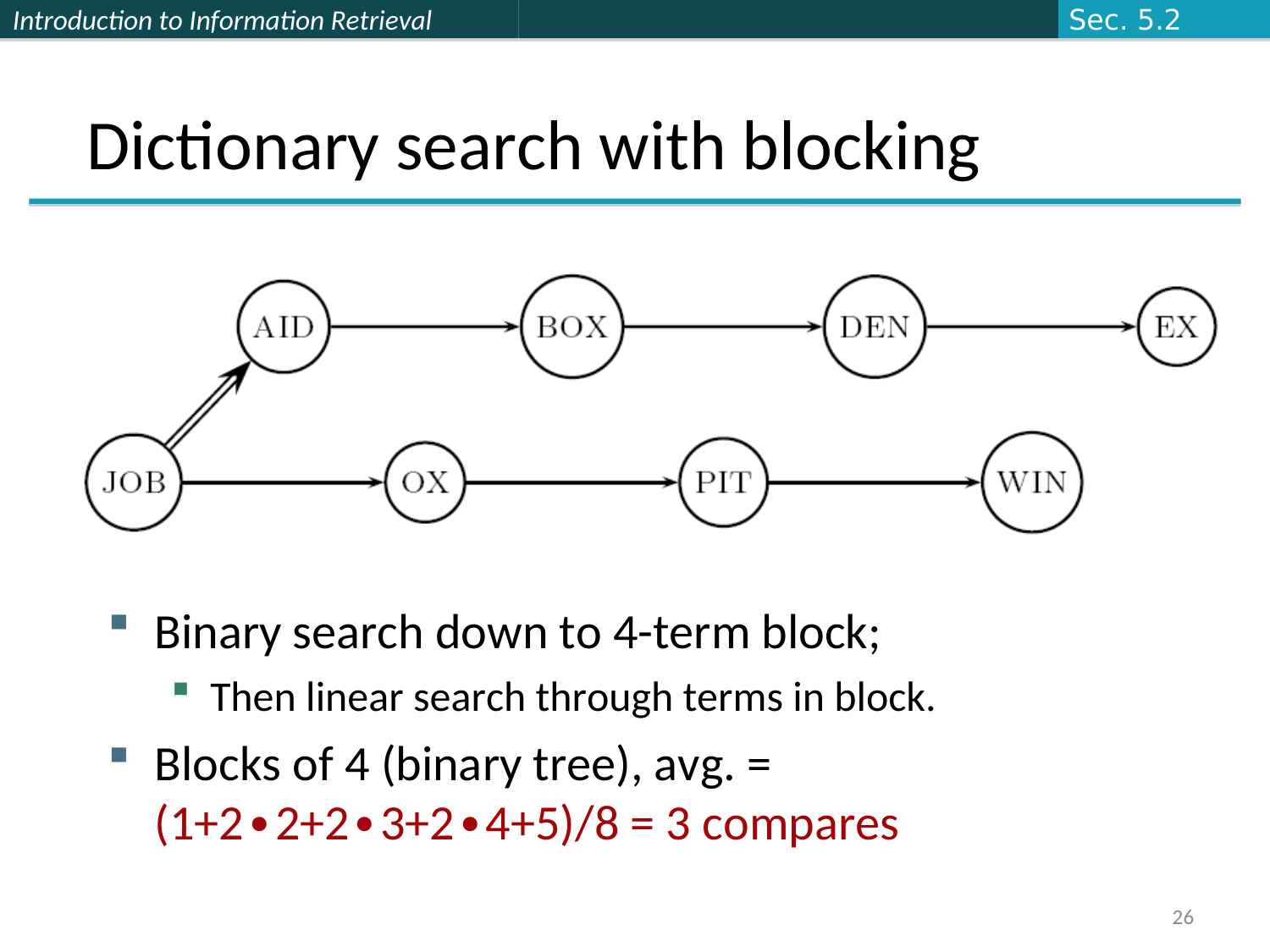### Exercise

 Estimate the impact on search performance (and slowdown compared to *k=*1) with blocking, for block sizes of *k = 4, 8* and *16.*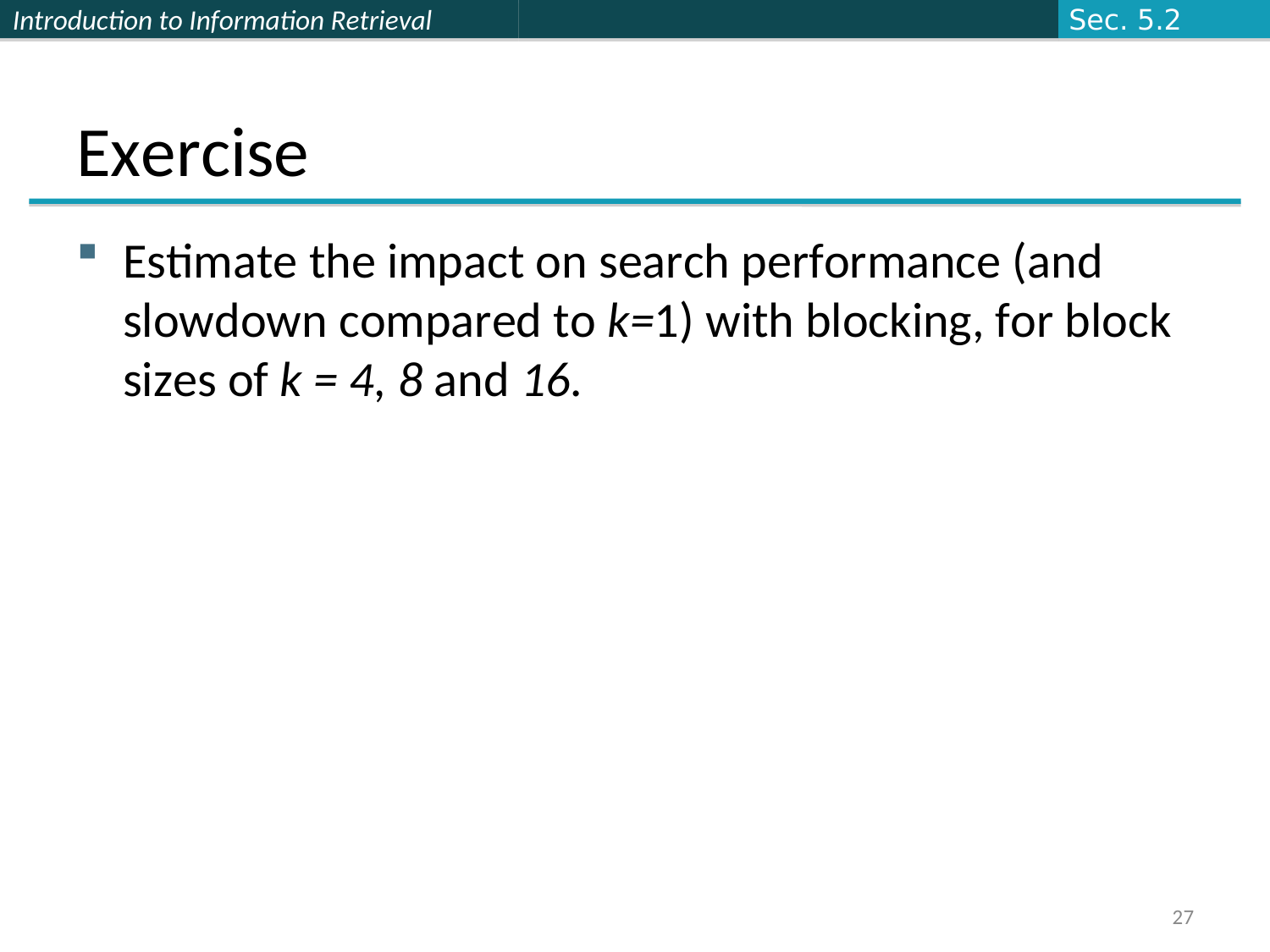### Front coding

#### Front-coding:

- Sorted words commonly have long common prefix store differences only
- (for last *k-1* in a block of *k*)

8*automata*8*automate*9*automatic*10*automation*



Begins to resemble general string compression. 28